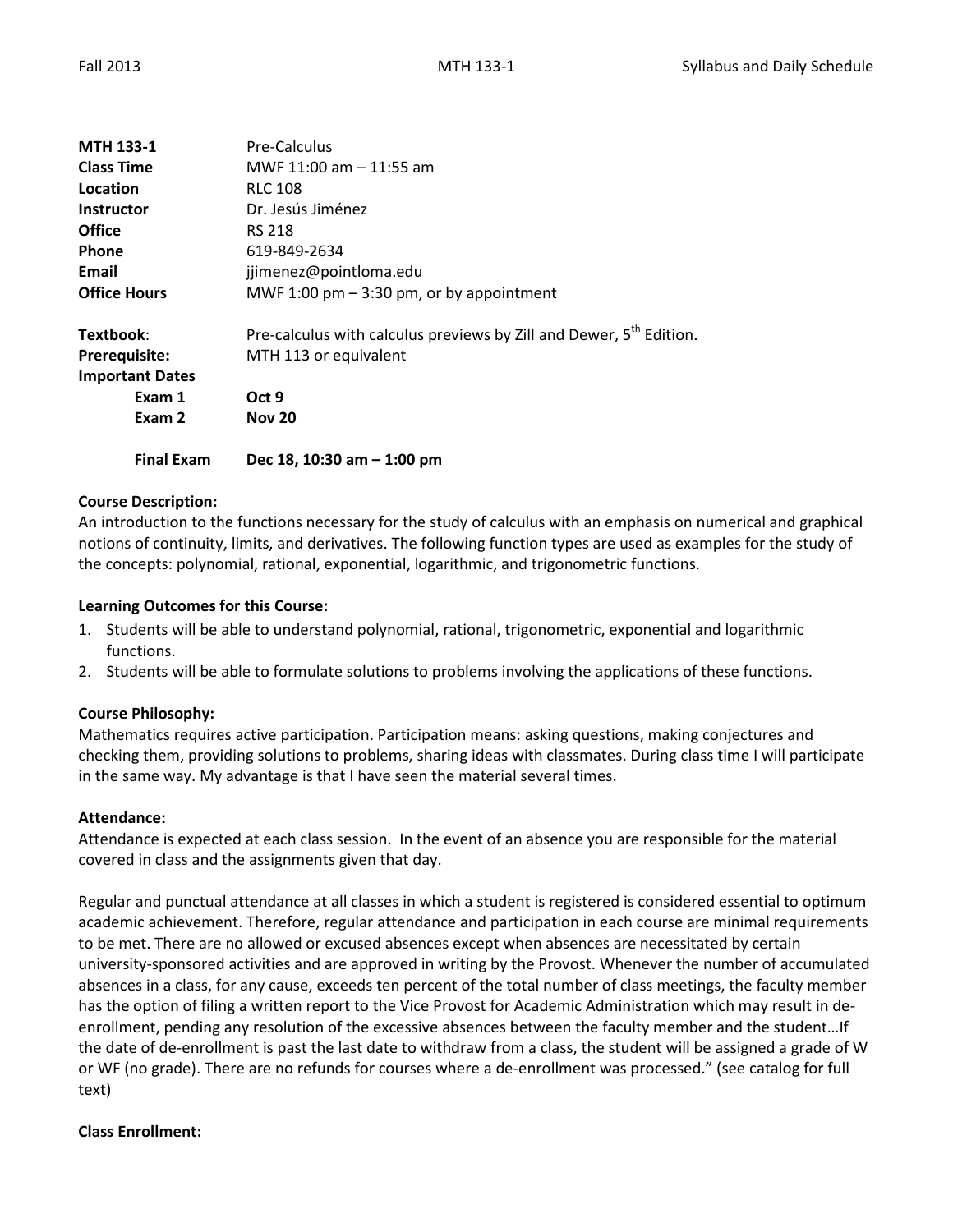It is the student's responsibility to maintain his/her class schedule. Should the need arise to drop this course (personal emergencies, poor performance, etc.), the student has the responsibility to follow through (provided the drop date meets the stated calendar deadline established by the university), not the instructor. Simply ceasing to attend this course or failing to follow through to arrange for a change of registration (drop/add) may easily result in a grade of F on the official transcript.

### **Academic Accommodations:**

While all students are expected to meet the minimum academic standards for completion of this course as established by the instructor, students with disabilities may require academic accommodations. At Point Loma Nazarene University, students requesting academic accommodations must file documentation with the Disability Resource Center (DRC), located in the Bond Academic Center. Once the student files documentation, the Disability Resource Center will contact the student's instructors and provide written recommendations for reasonable and appropriate accommodations to meet the individual needs of the student. This policy assists the university in its commitment to full compliance with Section 504 of the Rehabilitation Act of 1973, the Americans with Disabilities (ADA) Act of 1990, and ADA Amendments Act of 2008, all of which prohibit discrimination against students with disabilities and guarantees all qualified students equal access to and benefits of PLNU programs and activities.

Students with learning disabilities who may need accommodations should discuss options with the instructor during the first two weeks of class.

### **Academic Honesty:**

The Point Loma Nazarene University community holds the highest standards of honesty and integrity in all aspects of university life. Academic honesty and integrity are strong values among faculty and students alike. Any violation of the university's commitment is a serious affront to the very nature of Point Loma's mission and purpose.

Academic dishonesty is the act of presenting information, ideas, and/or concepts as one's own when in reality they are the results of another person's creativity and effort. Such acts include plagiarism, copying of class assignments, and copying or other fraudulent behavior on examinations. For more details on PLNU's policy go to: [http://www.pointloma.edu/experience/academics/catalogs/undergraduate-catalog/point-loma](http://www.pointloma.edu/experience/academics/catalogs/undergraduate-catalog/point-loma-education/academic-policies)[education/academic-policies](http://www.pointloma.edu/experience/academics/catalogs/undergraduate-catalog/point-loma-education/academic-policies)

A student who is caught cheating on any item of work will receive a zero on that item and may receive an "F" for the semester. See the PLNU Catalog for a further explanation of the PLNU procedures for academic dishonesty.

## **Final Exam: Date and Time**

The final exam date and time is set by the university at the beginning of the semester and may not be changed by the instructor. Only in the case that a student is required to take three exams during the same day of finals week is an instructor authorized to change the exam date and time for that particular student.

**Grading:** Grades for the course will be based on homework (20%), three exams (25% each; total of 50 %), and a final exam (30%).

**Homework (20%):** Homework due dates will be determined during class meetings. A homework assignment is late if it is not received at the start of class on the due date. No late homework will be accepted; however the two lowest homework scores will be dropped. Please be sure that your homework is stapled together and the problems are in order. Homework will be scored on a combination of completeness and correctness. A random selection (the same for all people) of the problems will be graded on any homework assignment.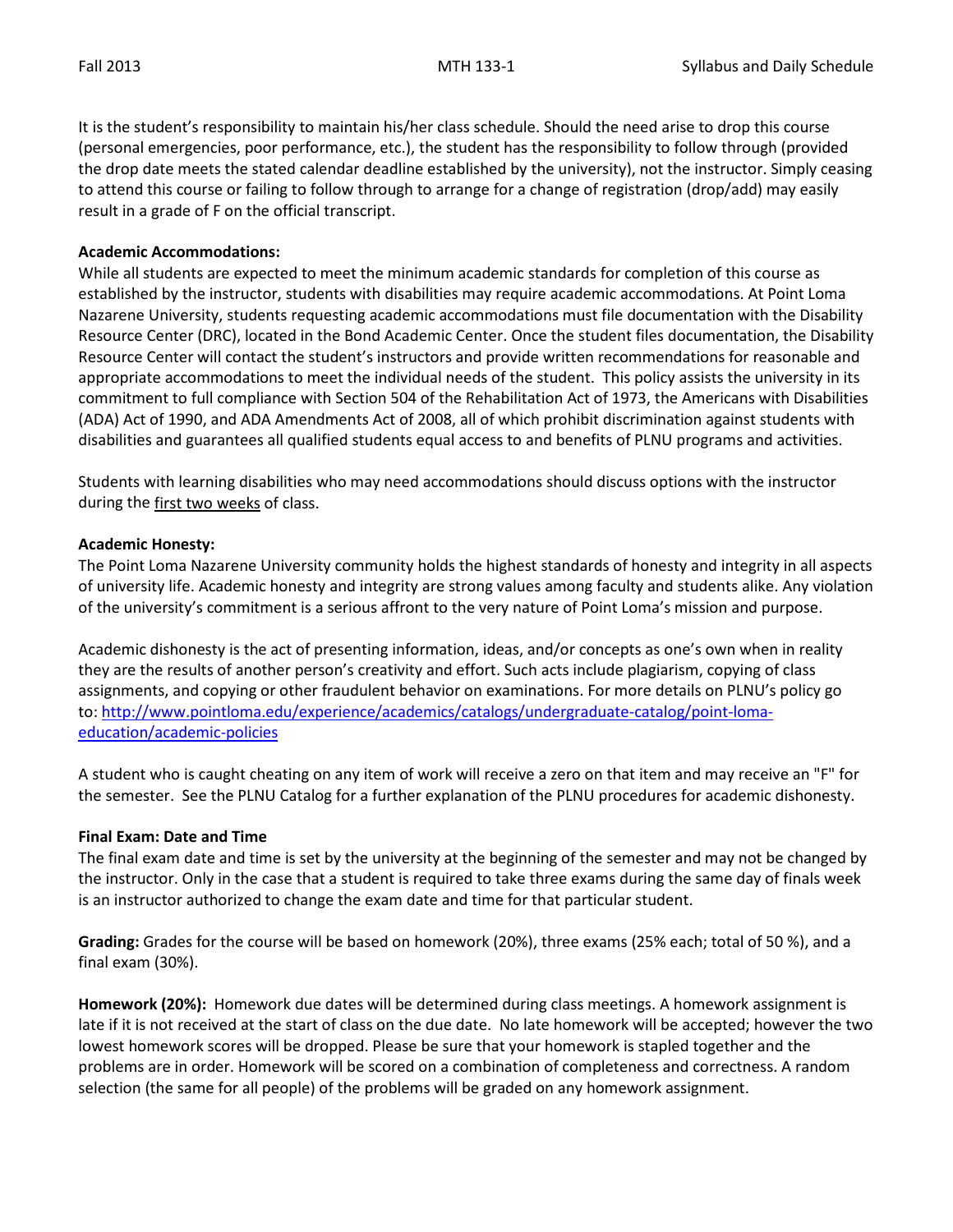**Tests (2 @ 25% each) and Final Exam (30%):** Tests and the Final Exam will include problems and questions over material assigned in the text, readings and handouts, as well as material presented in class.

No examination shall be missed without prior consent by me or a well documented emergency beyond your control. A score of zero will be assigned for an examination that is missed without prior consent or a well documented emergency beyond your control. The examination schedule is included in the daily schedule. I do not intend to accept excuses such as poor communication with parents, benefactors, sport team sponsors and/or travel agents.

## **Final Exam: Date and Time**

The final exam date and time is set by the university at the beginning of the semester and may not be changed by the instructor. Only in the case that a student is required to take three exams during the same day of finals week is an instructor authorized to change the exam date and time for that particular student.

| The Final Exam is COMPREHENSIVE<br><b>December 18 (Monday) 2013, 10:30 am <math>-</math> 1:00 pm</b> |  |  |  |
|------------------------------------------------------------------------------------------------------|--|--|--|
|------------------------------------------------------------------------------------------------------|--|--|--|

**Grading Scale**: Course grades will be assigned according to the following scale:

| <b>Grading Scale in percentages</b> |   |                                                            |   |  |  |
|-------------------------------------|---|------------------------------------------------------------|---|--|--|
| A                                   | в |                                                            | D |  |  |
|                                     |   | $(87.5, 90)$ (77.5, 80) (67.5, 70)                         |   |  |  |
|                                     |   | $[92.5, 100]$ $[82.5, 87.5]$ $[72.5, 77.5]$ $[62.5, 67.5]$ |   |  |  |
|                                     |   | $[90, 92.5)$ $[80, 82.5)$ $[70, 72.5)$ $[60, 62.5)$        |   |  |  |

**Cell Phones:** Turn off any cell phone, pager or things that are distracting while you are in class. Also, do not text or work on other classes while in class (to do so is disrespectful to me and your classmates) and it is not the best use of class time.

**General Advice:** The key to success in this class is to attend lectures regularly and do your homework. You learn mathematics by doing it yourself. You should expect to spend approximately two hours outside of class for every one hour in class working on homework and going over concepts. When doing homework, please note it is normal to not be able to do every problem correct on the first attempt. Do not be discouraged, instead seek help.

## **Sources of Help:**

- 1. Me. If you have questions, ask me. See office hours.
- 2. Other classmates. Form study groups! Work together!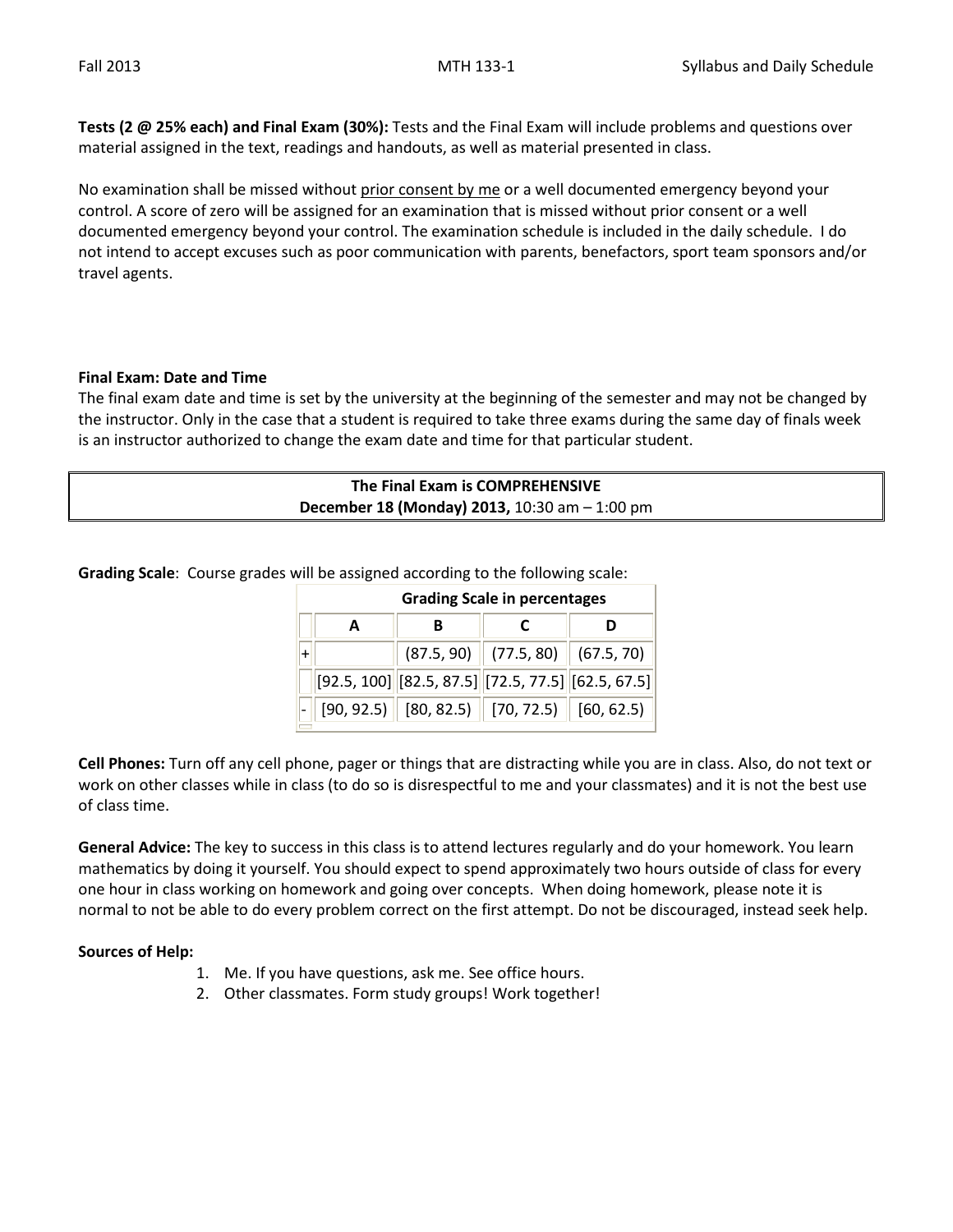| Week 1<br>Labor Day (No class)<br>1.1, 1.2<br>1.3, 1.4<br>Week 2<br>11<br>12<br>13<br>9<br>10<br>2.1<br>2.2<br>1.5<br>20<br>Week 3<br>17<br>18<br>19<br>16<br>2.4<br>2.5<br>2.3<br>25<br>26<br>27<br>Week 4<br>24<br>23<br>2.6<br>2.7<br>2.8<br>$\overline{\mathbf{2}}$<br>$\overline{\mathbf{4}}$<br>24<br>$\overline{\mathbf{3}}$<br><b>October</b><br>$\mathbf{1}$<br>Week 5<br>2.9<br>3.1<br>3.2<br>9<br>11<br>Week 6<br>$\overline{\mathbf{z}}$<br>8<br>10<br>3.4<br>3.3<br>Exam 1<br>17<br>18<br>Week 7<br>14<br>16<br>15<br>3.5<br>3.6<br>3.4<br>Week 8<br>23<br>24<br>25<br>22<br>21<br>3.6<br>4.1<br><b>Fall Break (No classes)</b><br>31<br>Week 9<br>29<br>30<br>$\mathbf{1}$<br>28<br>4.2<br>4.3<br>4.4<br>$6\phantom{a}$<br>$\overline{7}$<br>8<br>5<br><b>November</b><br>$\overline{4}$<br>Week 10<br>4.6<br>4.7<br>4.5<br>13<br>15<br>12<br>14<br>Week 11<br>11<br>5.1<br>$5.2$<br>4.8<br>Week 12<br>19<br>21<br>22<br>20<br>18<br>5.3<br>Exam 2<br>5.4<br>26<br>27<br>28<br>29<br>Week 13<br>25<br>6.1<br><b>Thanksgiving Break</b><br><b>Thanksgiving Break</b><br><b>December</b><br>$\overline{\mathbf{3}}$<br>$\overline{\mathbf{4}}$<br>5<br>6<br>$2^{\circ}$<br>Week 14<br>$6.2$<br>8.1<br>6.4<br>13<br>Week 15<br>9<br>10<br>11<br>12<br>10.1<br>10.2<br>8.2<br>Week 16<br>17<br>18<br>19<br>16<br>20<br><b>Final Exam</b><br>10:30 am $-$ 1:00 pm |           |                | $\overline{\mathbf{3}}$ | $\overline{4}$ | 5 |   |
|----------------------------------------------------------------------------------------------------------------------------------------------------------------------------------------------------------------------------------------------------------------------------------------------------------------------------------------------------------------------------------------------------------------------------------------------------------------------------------------------------------------------------------------------------------------------------------------------------------------------------------------------------------------------------------------------------------------------------------------------------------------------------------------------------------------------------------------------------------------------------------------------------------------------------------------------------------------------------------------------------------------------------------------------------------------------------------------------------------------------------------------------------------------------------------------------------------------------------------------------------------------------------------------------------------------------------------------------------------------------------|-----------|----------------|-------------------------|----------------|---|---|
|                                                                                                                                                                                                                                                                                                                                                                                                                                                                                                                                                                                                                                                                                                                                                                                                                                                                                                                                                                                                                                                                                                                                                                                                                                                                                                                                                                            | September | $\overline{2}$ |                         |                |   | 6 |
|                                                                                                                                                                                                                                                                                                                                                                                                                                                                                                                                                                                                                                                                                                                                                                                                                                                                                                                                                                                                                                                                                                                                                                                                                                                                                                                                                                            |           |                |                         |                |   |   |
|                                                                                                                                                                                                                                                                                                                                                                                                                                                                                                                                                                                                                                                                                                                                                                                                                                                                                                                                                                                                                                                                                                                                                                                                                                                                                                                                                                            |           |                |                         |                |   |   |
|                                                                                                                                                                                                                                                                                                                                                                                                                                                                                                                                                                                                                                                                                                                                                                                                                                                                                                                                                                                                                                                                                                                                                                                                                                                                                                                                                                            |           |                |                         |                |   |   |
|                                                                                                                                                                                                                                                                                                                                                                                                                                                                                                                                                                                                                                                                                                                                                                                                                                                                                                                                                                                                                                                                                                                                                                                                                                                                                                                                                                            |           |                |                         |                |   |   |
|                                                                                                                                                                                                                                                                                                                                                                                                                                                                                                                                                                                                                                                                                                                                                                                                                                                                                                                                                                                                                                                                                                                                                                                                                                                                                                                                                                            |           |                |                         |                |   |   |
|                                                                                                                                                                                                                                                                                                                                                                                                                                                                                                                                                                                                                                                                                                                                                                                                                                                                                                                                                                                                                                                                                                                                                                                                                                                                                                                                                                            |           |                |                         |                |   |   |
|                                                                                                                                                                                                                                                                                                                                                                                                                                                                                                                                                                                                                                                                                                                                                                                                                                                                                                                                                                                                                                                                                                                                                                                                                                                                                                                                                                            |           |                |                         |                |   |   |
|                                                                                                                                                                                                                                                                                                                                                                                                                                                                                                                                                                                                                                                                                                                                                                                                                                                                                                                                                                                                                                                                                                                                                                                                                                                                                                                                                                            |           |                |                         |                |   |   |
|                                                                                                                                                                                                                                                                                                                                                                                                                                                                                                                                                                                                                                                                                                                                                                                                                                                                                                                                                                                                                                                                                                                                                                                                                                                                                                                                                                            |           |                |                         |                |   |   |
|                                                                                                                                                                                                                                                                                                                                                                                                                                                                                                                                                                                                                                                                                                                                                                                                                                                                                                                                                                                                                                                                                                                                                                                                                                                                                                                                                                            |           |                |                         |                |   |   |
|                                                                                                                                                                                                                                                                                                                                                                                                                                                                                                                                                                                                                                                                                                                                                                                                                                                                                                                                                                                                                                                                                                                                                                                                                                                                                                                                                                            |           |                |                         |                |   |   |
|                                                                                                                                                                                                                                                                                                                                                                                                                                                                                                                                                                                                                                                                                                                                                                                                                                                                                                                                                                                                                                                                                                                                                                                                                                                                                                                                                                            |           |                |                         |                |   |   |
|                                                                                                                                                                                                                                                                                                                                                                                                                                                                                                                                                                                                                                                                                                                                                                                                                                                                                                                                                                                                                                                                                                                                                                                                                                                                                                                                                                            |           |                |                         |                |   |   |
|                                                                                                                                                                                                                                                                                                                                                                                                                                                                                                                                                                                                                                                                                                                                                                                                                                                                                                                                                                                                                                                                                                                                                                                                                                                                                                                                                                            |           |                |                         |                |   |   |
|                                                                                                                                                                                                                                                                                                                                                                                                                                                                                                                                                                                                                                                                                                                                                                                                                                                                                                                                                                                                                                                                                                                                                                                                                                                                                                                                                                            |           |                |                         |                |   |   |
|                                                                                                                                                                                                                                                                                                                                                                                                                                                                                                                                                                                                                                                                                                                                                                                                                                                                                                                                                                                                                                                                                                                                                                                                                                                                                                                                                                            |           |                |                         |                |   |   |
|                                                                                                                                                                                                                                                                                                                                                                                                                                                                                                                                                                                                                                                                                                                                                                                                                                                                                                                                                                                                                                                                                                                                                                                                                                                                                                                                                                            |           |                |                         |                |   |   |
|                                                                                                                                                                                                                                                                                                                                                                                                                                                                                                                                                                                                                                                                                                                                                                                                                                                                                                                                                                                                                                                                                                                                                                                                                                                                                                                                                                            |           |                |                         |                |   |   |
|                                                                                                                                                                                                                                                                                                                                                                                                                                                                                                                                                                                                                                                                                                                                                                                                                                                                                                                                                                                                                                                                                                                                                                                                                                                                                                                                                                            |           |                |                         |                |   |   |
|                                                                                                                                                                                                                                                                                                                                                                                                                                                                                                                                                                                                                                                                                                                                                                                                                                                                                                                                                                                                                                                                                                                                                                                                                                                                                                                                                                            |           |                |                         |                |   |   |
|                                                                                                                                                                                                                                                                                                                                                                                                                                                                                                                                                                                                                                                                                                                                                                                                                                                                                                                                                                                                                                                                                                                                                                                                                                                                                                                                                                            |           |                |                         |                |   |   |
|                                                                                                                                                                                                                                                                                                                                                                                                                                                                                                                                                                                                                                                                                                                                                                                                                                                                                                                                                                                                                                                                                                                                                                                                                                                                                                                                                                            |           |                |                         |                |   |   |
|                                                                                                                                                                                                                                                                                                                                                                                                                                                                                                                                                                                                                                                                                                                                                                                                                                                                                                                                                                                                                                                                                                                                                                                                                                                                                                                                                                            |           |                |                         |                |   |   |
|                                                                                                                                                                                                                                                                                                                                                                                                                                                                                                                                                                                                                                                                                                                                                                                                                                                                                                                                                                                                                                                                                                                                                                                                                                                                                                                                                                            |           |                |                         |                |   |   |
|                                                                                                                                                                                                                                                                                                                                                                                                                                                                                                                                                                                                                                                                                                                                                                                                                                                                                                                                                                                                                                                                                                                                                                                                                                                                                                                                                                            |           |                |                         |                |   |   |
|                                                                                                                                                                                                                                                                                                                                                                                                                                                                                                                                                                                                                                                                                                                                                                                                                                                                                                                                                                                                                                                                                                                                                                                                                                                                                                                                                                            |           |                |                         |                |   |   |
|                                                                                                                                                                                                                                                                                                                                                                                                                                                                                                                                                                                                                                                                                                                                                                                                                                                                                                                                                                                                                                                                                                                                                                                                                                                                                                                                                                            |           |                |                         |                |   |   |
|                                                                                                                                                                                                                                                                                                                                                                                                                                                                                                                                                                                                                                                                                                                                                                                                                                                                                                                                                                                                                                                                                                                                                                                                                                                                                                                                                                            |           |                |                         |                |   |   |
|                                                                                                                                                                                                                                                                                                                                                                                                                                                                                                                                                                                                                                                                                                                                                                                                                                                                                                                                                                                                                                                                                                                                                                                                                                                                                                                                                                            |           |                |                         |                |   |   |
|                                                                                                                                                                                                                                                                                                                                                                                                                                                                                                                                                                                                                                                                                                                                                                                                                                                                                                                                                                                                                                                                                                                                                                                                                                                                                                                                                                            |           |                |                         |                |   |   |
|                                                                                                                                                                                                                                                                                                                                                                                                                                                                                                                                                                                                                                                                                                                                                                                                                                                                                                                                                                                                                                                                                                                                                                                                                                                                                                                                                                            |           |                |                         |                |   |   |
|                                                                                                                                                                                                                                                                                                                                                                                                                                                                                                                                                                                                                                                                                                                                                                                                                                                                                                                                                                                                                                                                                                                                                                                                                                                                                                                                                                            |           |                |                         |                |   |   |
|                                                                                                                                                                                                                                                                                                                                                                                                                                                                                                                                                                                                                                                                                                                                                                                                                                                                                                                                                                                                                                                                                                                                                                                                                                                                                                                                                                            |           |                |                         |                |   |   |

# **Tentative Schedule:** While topic order may change- the test dates will not.